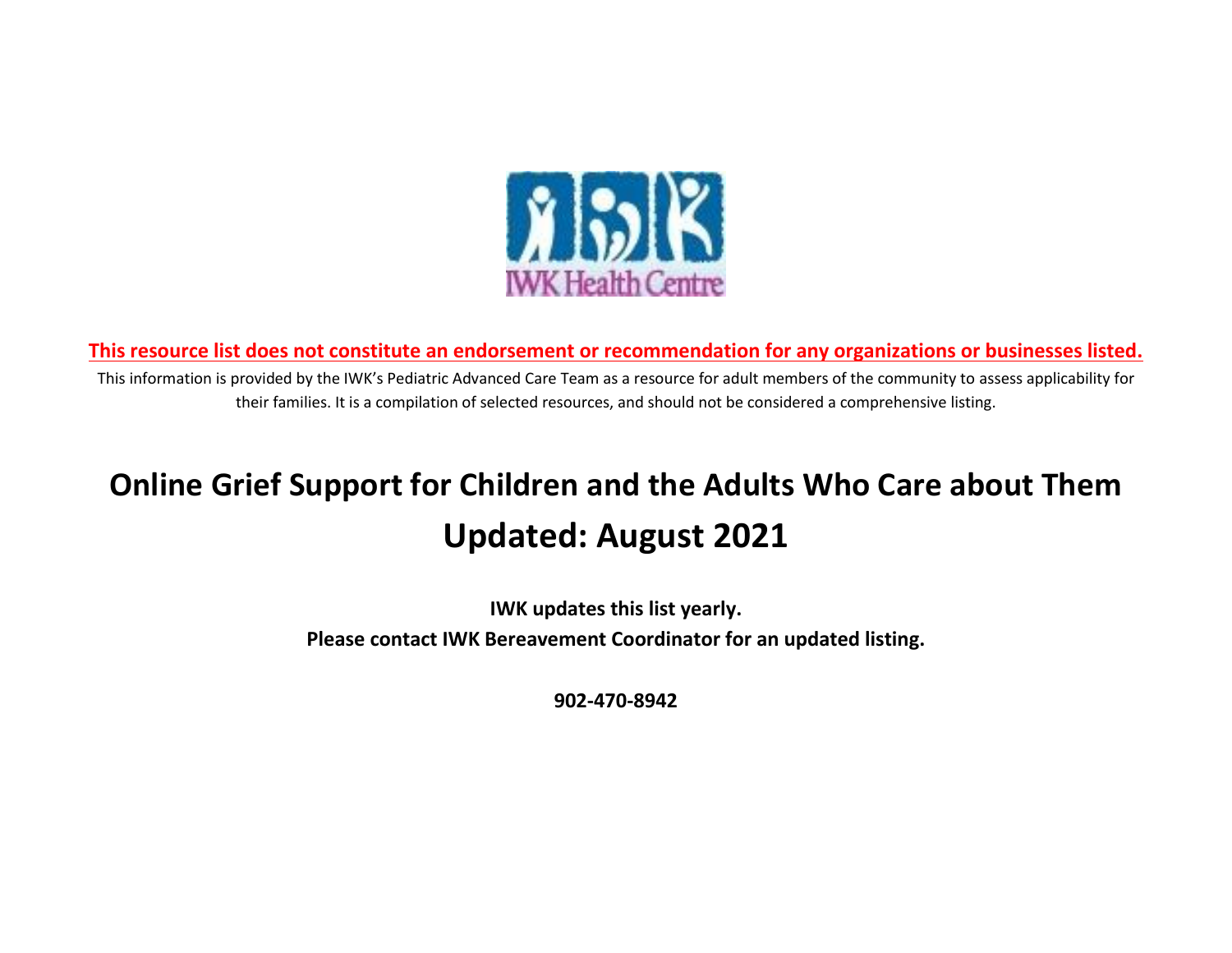| <b>Grief and Bereavement Online Resource</b>                                                           | <b>Web Address</b>                                                                                           | <b>Website Synopsis</b>                                                                                                                                                                                                                                                                                                                                                                                                       |
|--------------------------------------------------------------------------------------------------------|--------------------------------------------------------------------------------------------------------------|-------------------------------------------------------------------------------------------------------------------------------------------------------------------------------------------------------------------------------------------------------------------------------------------------------------------------------------------------------------------------------------------------------------------------------|
| Andrea Warnick Consulting<br>Webinars and e-newsletters<br>to support grieving children                | www.andreawarnick.com                                                                                        | "Andrea is a Registered Psychotherapist,<br>Registered Nurse, and thanatologist. Her caring<br>and unique approach to dying, death, grief and<br>healing has helped thousands of people, from<br>toddlers to the elderly, across North America and<br>internationally."                                                                                                                                                       |
| American Foundation for Suicide Prevention<br>Free Online Booklet<br>Children, Teens, and Suicide Loss | https://afsp.org/find-support/ive-lost-<br>someone/resources-loss-survivors/children-<br>teens-suicide-loss/ | "This booklet provides indispensable information<br>about how young loss survivors understand and<br>grieve a suicide death, guidance on age-<br>appropriate language to use when speaking about<br>the loss, and how best to provide support for<br>them."                                                                                                                                                                   |
| Camp Erin - Toronto                                                                                    | https://drjaychildrensgriefcentre.ca/programs/c<br>amp-erin/                                                 | "Camp Erin Toronto is a weekend-long overnight<br>bereavement camp in Muskoka for children and<br>youth aged 6-17 from the Greater Toronto Area<br>and military families from across Canada. Camp<br>Erin is provided at no cost to families and is open<br>to any child who has experienced the death of an<br>immediate family member or custodial caregiver,<br>regardless of cause or length of time since the<br>death." |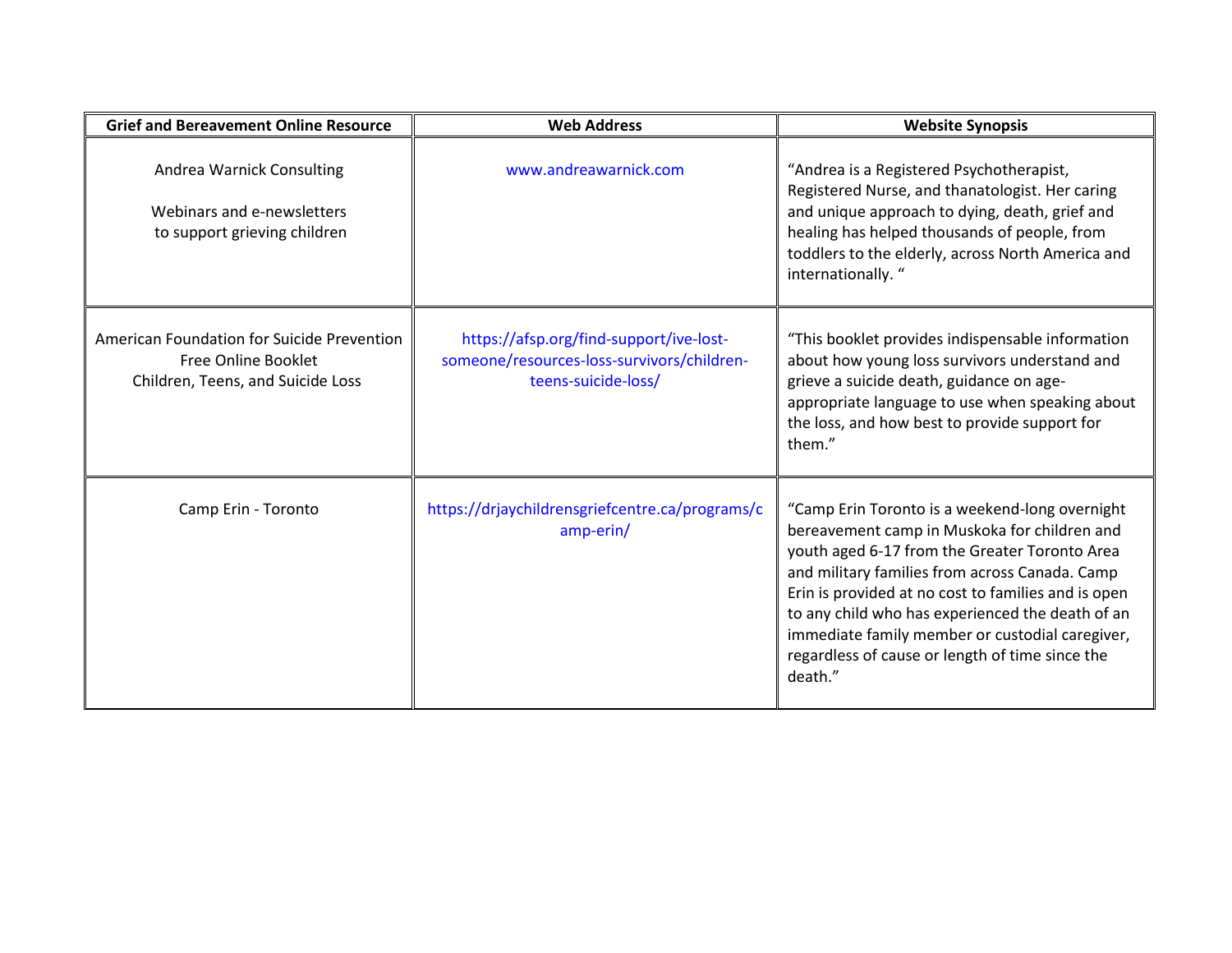| Camp Kadooospe<br>At Brigadoon Village                                  | www.brigadoonvillage.org/camp/kedooopse                                                      | "This overnight camp for grieving children ages 7-<br>18 offers a unique environment where children<br>and youth can share common experiences with<br>peers and learn healthy coping skills while<br>engaging in traditional camp activities. Campers<br>ages 16 and 18 can join our Leaders in Training<br>program." |
|-------------------------------------------------------------------------|----------------------------------------------------------------------------------------------|-----------------------------------------------------------------------------------------------------------------------------------------------------------------------------------------------------------------------------------------------------------------------------------------------------------------------|
| Camp Kerry Atlantic<br><b>Family Bereavement Retreat</b>                | https://lumarasociety.org/camp-kerry-atlantic/                                               | "A team of qualified counsellors and specially<br>trained volunteers will welcome you and support<br>your entire family throughout the four-day retreat.<br>Children and teens of any age are welcome to<br>attend along with their parent(s) and/or<br>guardian(s). Extended family members are also<br>welcome."    |
| Center for Addiction and Mental Health<br>When a Parent Dies by Suicide | https://www.camh.ca/en/health-info/guides-<br>and-publications/when-a-parent-dies-by-suicide | "This brochure will help prepare you to take the<br>first step. It lists common questions children have<br>when a parent dies by suicide, and suggestions for<br>answering them."                                                                                                                                     |
| <b>Centering Corporation</b>                                            | www.centering.org                                                                            | "The Centering Corporation is a non-profit<br>organization dedicated to providing education and<br>resources for the bereaved."                                                                                                                                                                                       |
| <b>Children and Youth Grief Network</b>                                 | www.childrenandyouthgriefnetwork.com                                                         | "We aim to connect individuals and organizations<br>who provide services and resources that benefit<br>children and youth who are grieving a death."                                                                                                                                                                  |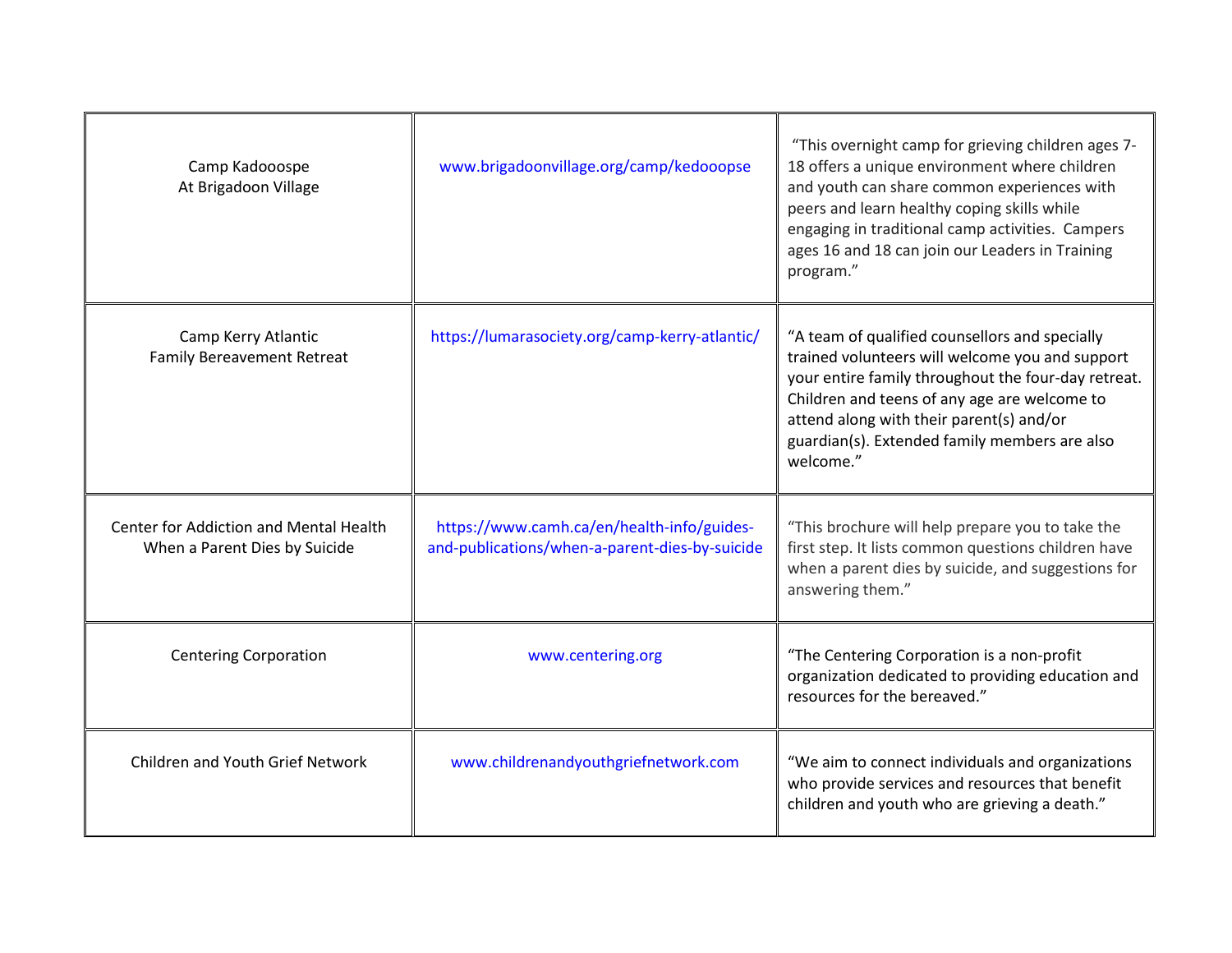| Children's Grief Awareness Day                      | www.childrensgriefawarenessday.org                                                                                       | "Children's Grief Awareness Day seeks to provide<br>an opportunity for all of us to raise awareness of<br>the painful impact that the death of a loved one<br>has in the life of a child."                                                                                                                                                                                                                                                                                                         |
|-----------------------------------------------------|--------------------------------------------------------------------------------------------------------------------------|----------------------------------------------------------------------------------------------------------------------------------------------------------------------------------------------------------------------------------------------------------------------------------------------------------------------------------------------------------------------------------------------------------------------------------------------------------------------------------------------------|
| <b>Children's Grief Centre</b><br><b>Tip Sheets</b> | https://www.hospicecalgary.ca/sites/default/file<br>s/uploads/page2misc/CGC%20Child%20Grief%20<br>Common%20Responses.pdf | "Families with children aged 19 and under are<br>supported as they adjust to the changes in their<br>lives when someone close to them has died."                                                                                                                                                                                                                                                                                                                                                   |
| <b>Comfort Zone Camp</b>                            | www.comfortzonecamp.org                                                                                                  | "Comfort Zone Camp transforms the lives of<br>children who have experienced the death of a<br>parent, sibling, or primary caregiver. Our programs<br>are free of charge and include confidence building<br>activities and age-based support groups that break<br>the emotional isolation grief often brings.<br>Programs are offered to children ages 5-25 and<br>their families for family programs held year-round.<br>We have hosted campers from nearly all 50 states,<br>Canada and the U.K." |
| The Dougy Center                                    | www.dougy.org                                                                                                            | "We provide support and training locally,<br>nationally and internationally to individuals and<br>organizations seeking to assist children in grief."                                                                                                                                                                                                                                                                                                                                              |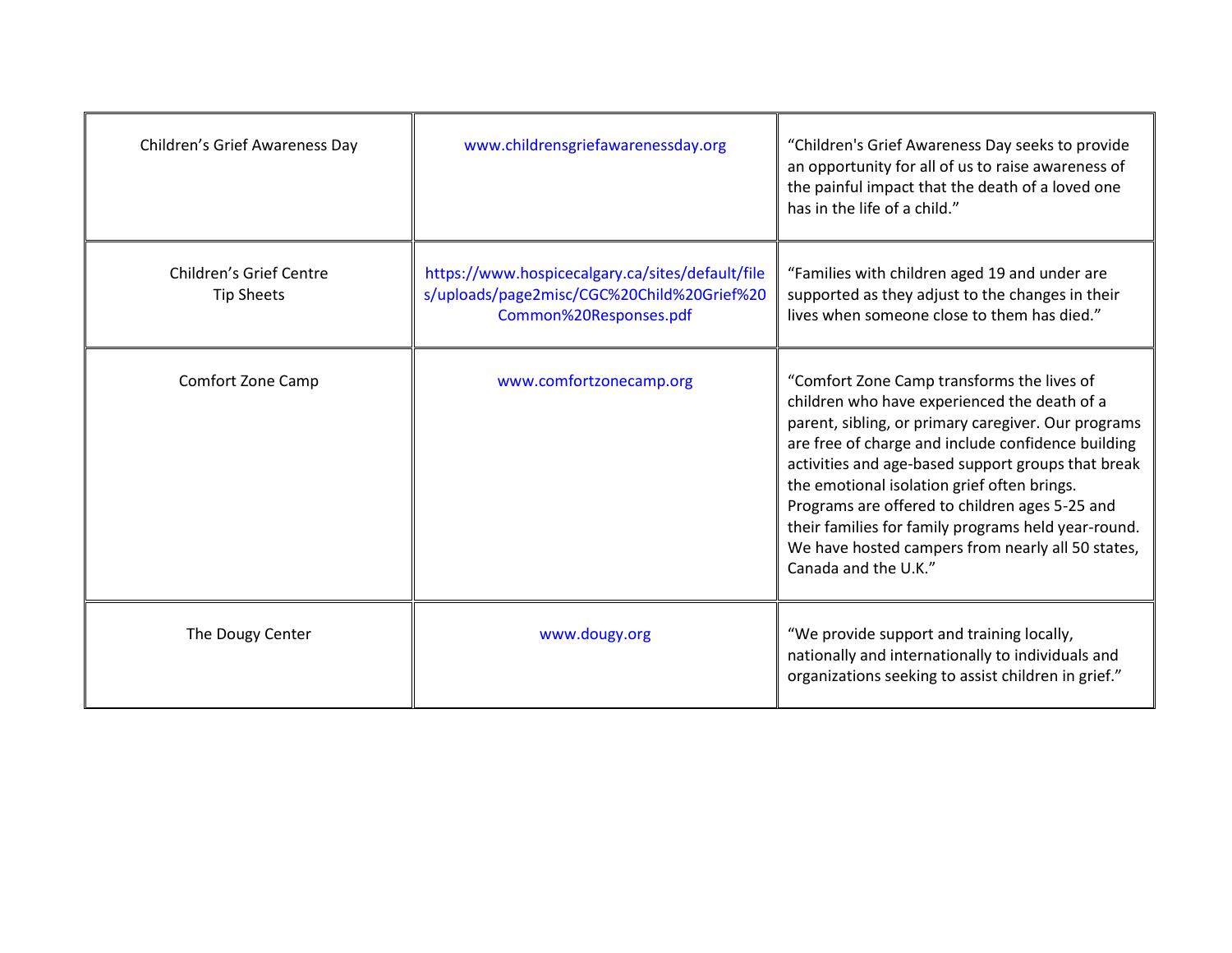| Dr. Jay's Children's Grief Centre<br><b>Tip Sheets</b>                                                                 | https://drjaychildrensgriefcentre.ca/programs/re<br>sources/                               | "The Dr. Jay Children's Grief Centre is a Toronto<br>based charity that provides compassionate care,<br>support and education to grieving children, youth<br>and their families while building strength,<br>resilience and hope."                                                                                                                                                             |
|------------------------------------------------------------------------------------------------------------------------|--------------------------------------------------------------------------------------------|-----------------------------------------------------------------------------------------------------------------------------------------------------------------------------------------------------------------------------------------------------------------------------------------------------------------------------------------------------------------------------------------------|
| Eluna Network                                                                                                          | www.elunanetwork.org                                                                       | "The mission of Eluna is to support children and<br>families impacted by grief or addiction."                                                                                                                                                                                                                                                                                                 |
| <b>Family Education Centre</b><br>Weathering the Storm<br><b>Parenting Grieving Children</b><br>Free e-learning course | https://familyedcentre.org/downloads/weatheri<br>ng-the-storm-parenting-grieving-children/ | "Solid grief information and strategies to help you<br>parent your grieving child or youth and self-care<br>ideas and activities to help you cope with your own<br>grief. And because everyone's grief journey is so<br>personal and individual, you can customize this<br>course by completing whatever lesson you prefer<br>in the order you need or suits you and your<br>situation best." |
| <b>Friends for Survival</b><br>How to Help a Grieving Child<br><b>Tip Sheet</b>                                        | https://friendsforsurvival.org/childrens-grief                                             | "A suicide bereavement support program that<br>offers a variety of services."                                                                                                                                                                                                                                                                                                                 |
| <b>Funeral Service Association of Nova Scotia</b><br>Children's Corner                                                 | http://fsans.com/Childrens Corner 420311.html                                              | "We help children understand the processes of<br>dying, death and bereavement and how it affects<br>their lives."                                                                                                                                                                                                                                                                             |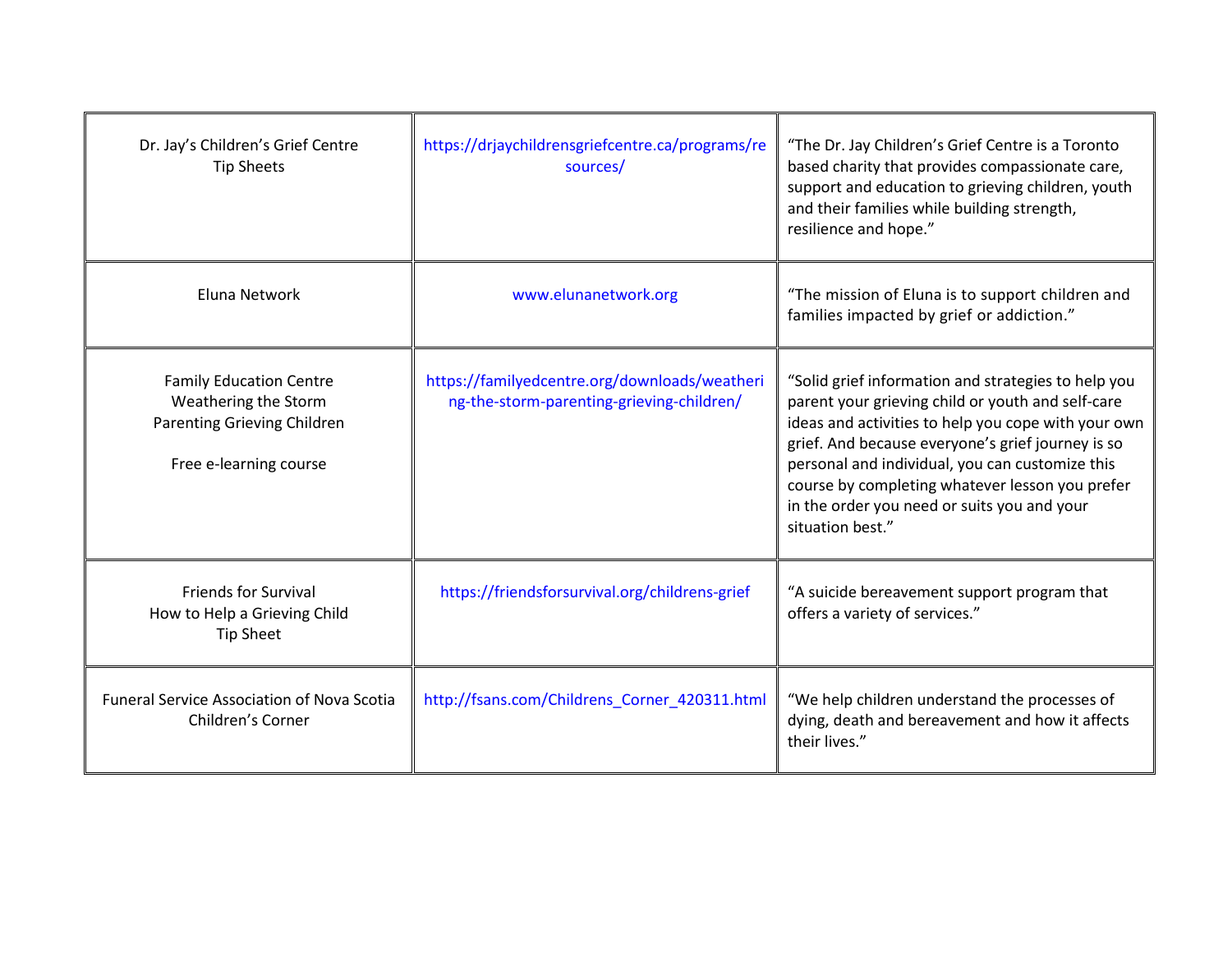| Good Grief                                                    | www.good-grief.org                                                     | "Good Grief's mission is to provide unlimited and<br>free support to children, teens, young adults, and<br>families after the death of a mother, father, sister,<br>or brother through peer support programs,<br>education, and advocacy." |
|---------------------------------------------------------------|------------------------------------------------------------------------|--------------------------------------------------------------------------------------------------------------------------------------------------------------------------------------------------------------------------------------------|
| <b>Grief Net</b>                                              | www.griefnet.org                                                       | "Our integrated approach to on-line grief support<br>provides help to people working through loss and<br>grief issues of many kinds."                                                                                                      |
| Grieving Children<br>Linda Goldman<br>Tip sheet               | www.grievingchildren.net/helpful-tips                                  | "Helping children with grief and trauma."                                                                                                                                                                                                  |
| How do I Tell the Kids?                                       | www.kidsgrief.ca                                                       | "Helping parents help kids."                                                                                                                                                                                                               |
| Kids Health for Kids<br>When Somebody Dies                    | https://kidshealth.org/en/kids/somedie.html?W<br>T.ac=ctg#catemotion   | "Doctor-reviewed advice on hundreds of physical,<br>emotional, and behavioral topics - from before<br>birth through the teen years."                                                                                                       |
| Kids Health for Parents<br>Helping Your Child Deal with Death | https://kidshealth.org/en/parents/death.html?<br>WT.ac=ctg#catfeelings | "Doctor-reviewed advice on hundreds of physical,<br>emotional, and behavioral topics - from before<br>birth through the teen years."                                                                                                       |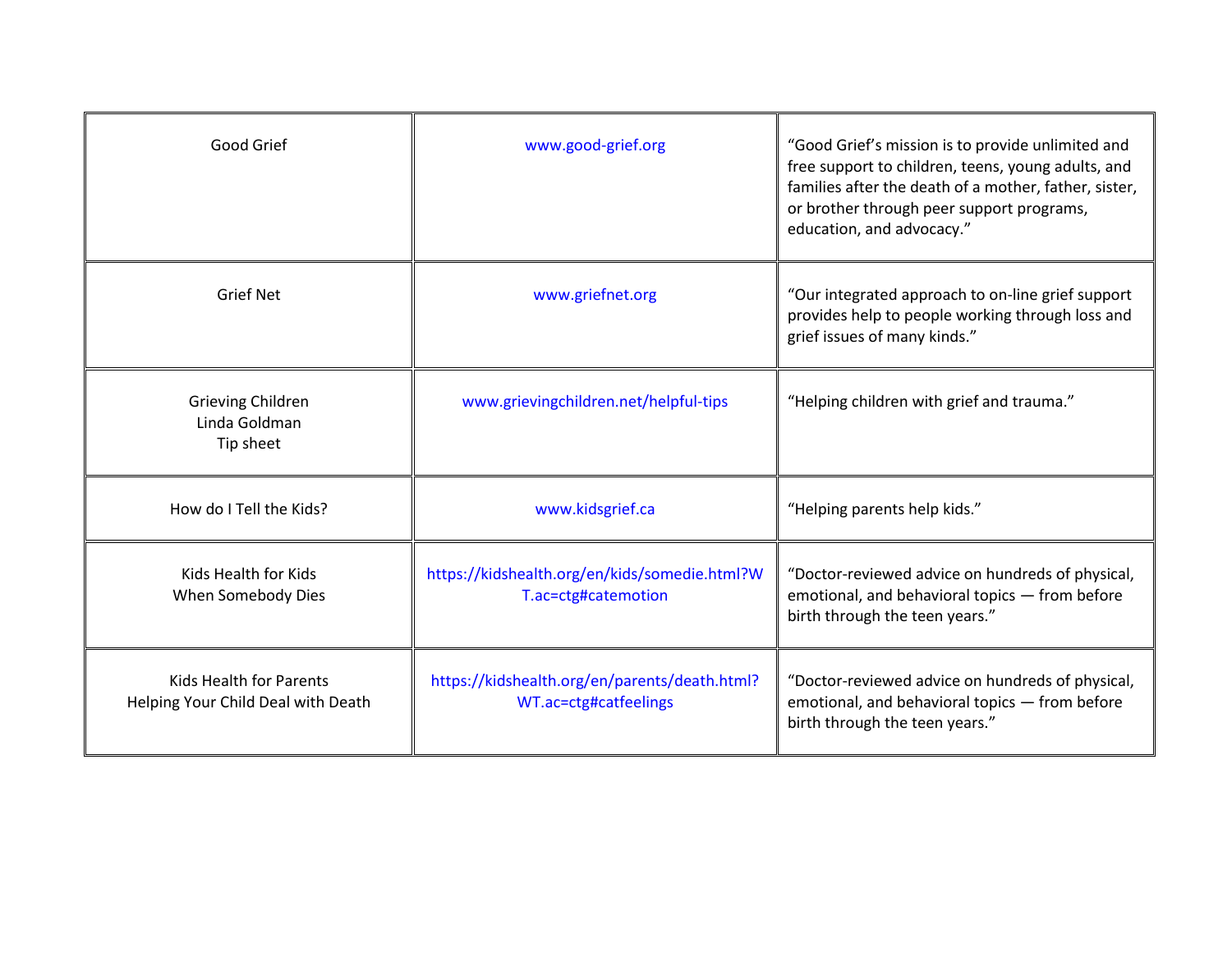| Kids Help Phone                                        | www.kidshelpphone.ca<br>available 24 hours per day, seven days per week<br>1-800-668-6868<br><b>Text connect to 686868</b> | "Kids Help Phone is a Canadian and world leader<br>known for our expertise and continuous<br>innovation as Canada's only 24/7 counselling and<br>information service for young people Our<br>trained, professional counsellors have been<br>listening to kids, often when no one else can or<br>will. We are always there - supporting young<br>people wherever and whenever they need us<br>most." |
|--------------------------------------------------------|----------------------------------------------------------------------------------------------------------------------------|-----------------------------------------------------------------------------------------------------------------------------------------------------------------------------------------------------------------------------------------------------------------------------------------------------------------------------------------------------------------------------------------------------|
| National Alliance for Grieving Children                | www.childrengrieve.org                                                                                                     | "The National Alliance for Grieving Children<br>promotes awareness of the needs of children and<br>teens grieving a death and provides education and<br>resources for anyone who wants to support them."                                                                                                                                                                                            |
| New York Life Foundation<br><b>Bereavement Support</b> | https://www.newyorklife.com/foundation/berea<br>vement-support                                                             | "This Foundation strives to make a difference by<br>funding direct service providers to help grieving<br>children today, as well as scholarly research that<br>will have long-term impact in the field."                                                                                                                                                                                            |
| Rainbows Canada                                        | www.rainbows.ca                                                                                                            | Rainbows Canada helps "children, youth and adults<br>with grief, loss, separation, divorce etc., through a<br>variety of different resources and programs."                                                                                                                                                                                                                                         |
| <b>Sesame Street Grief Resources</b>                   | https://sesamestreetincommunities.org/topics/<br>grief/                                                                    | "Use these tips, videos, children's story, and guide<br>to help your family communicate with one<br>another, express emotions, and begin the process<br>of moving forward"                                                                                                                                                                                                                          |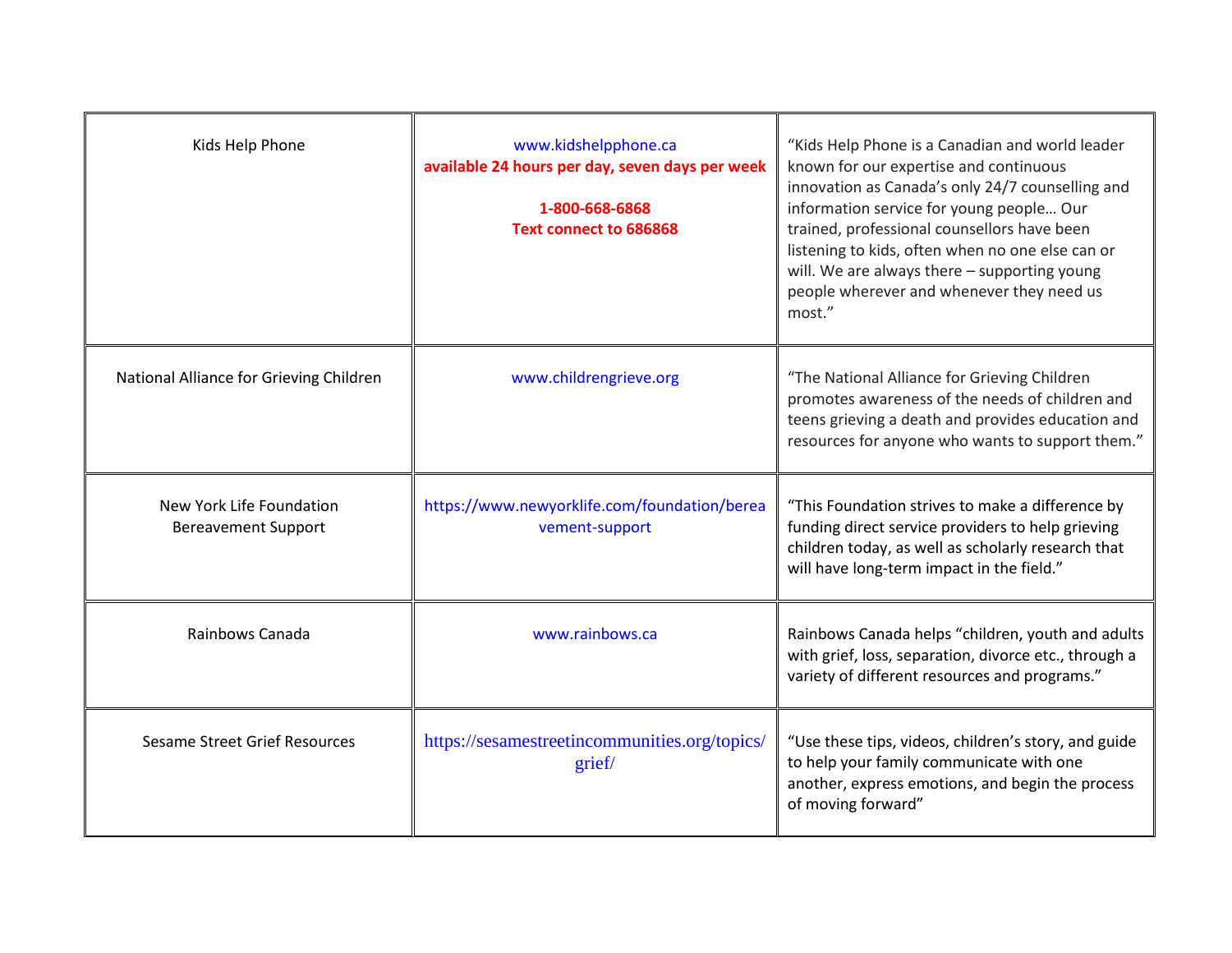| The Children's Room<br><b>Tip Sheets</b>                           | https://childrensroom.org/resources/                                                                                                                      | "We know that many visitors to our website are<br>hoping to learn more about children and grief,<br>whether their own family is dealing with a death or<br>they are trying to better support a friend, student,<br>neighbor, or counseling client. We hope that you<br>find these resources helpful." |
|--------------------------------------------------------------------|-----------------------------------------------------------------------------------------------------------------------------------------------------------|-------------------------------------------------------------------------------------------------------------------------------------------------------------------------------------------------------------------------------------------------------------------------------------------------------|
| The National Child Traumatic Stress<br>Network<br><b>Tip Sheet</b> | https://www.nctsn.org/sites/default/files/resour<br>ces/fact-<br>sheet/power_of_parenting_how_to_help_your_<br>child_after_a_parent_or_caregiver_dies.pdf | "Guidance from parents, foster families,<br>grandparents, and other caregivers who have been<br>through experiences of loss and grief and found<br>ways to cope and manage that grief."                                                                                                               |
| The Shared Grief Project                                           | www.sharedgrief.org                                                                                                                                       | "The Shared Grief Project envisions a world where<br>no child grieves alone. To achieve this, we share<br>the stories of individuals who have experienced a<br>major loss at an early age and have gone on to live<br>health, happy and successful lives."                                            |
| Winston's Wish<br>A U.K. Resource                                  | www.winstonswish.org                                                                                                                                      | "Winston's Wish was set up in 1992 to meet the<br>needs of bereaved children, young people and<br>their families. Since then, we have helped many<br>thousands of children begin to live with their loss."                                                                                            |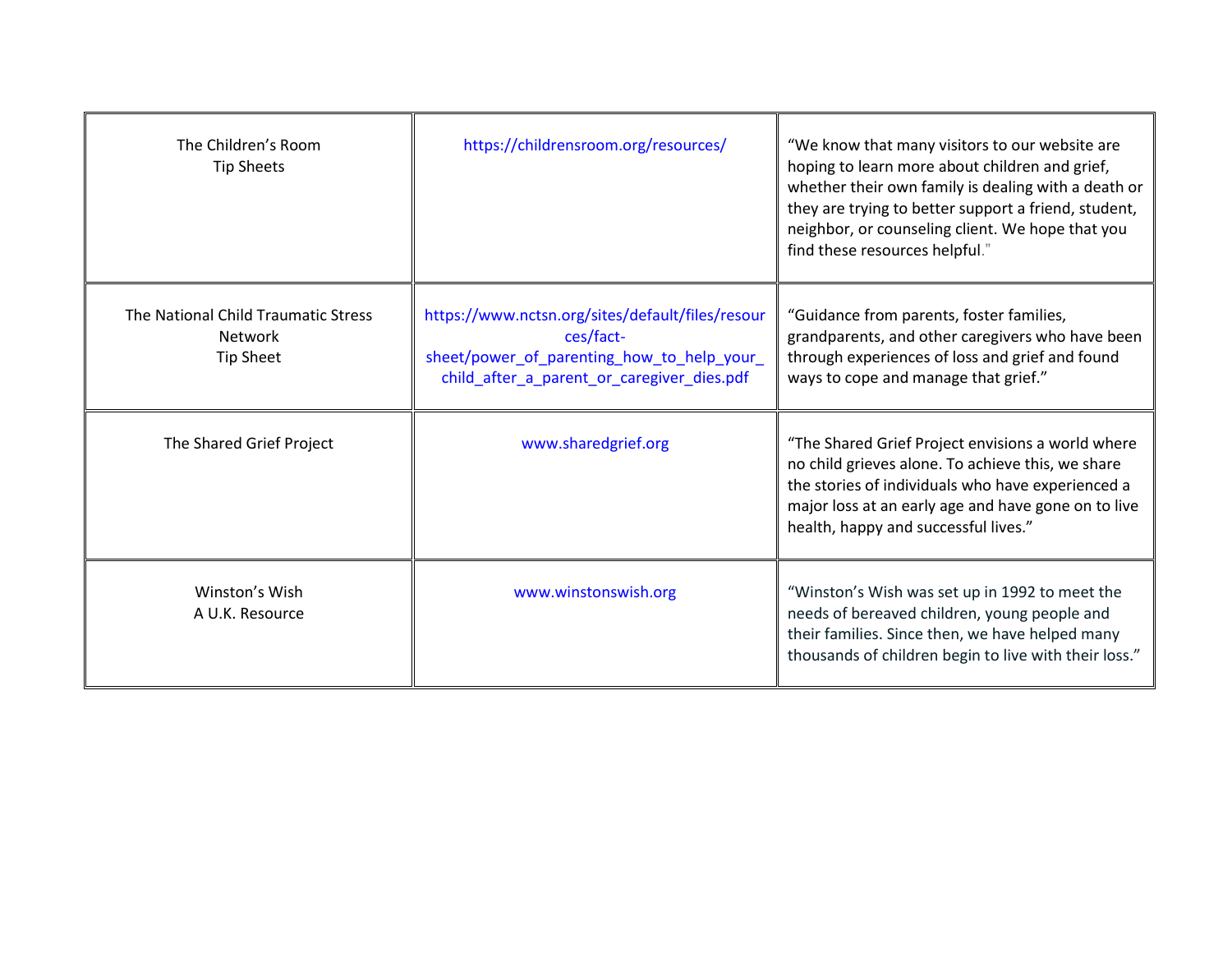## **Youtube and Videos**

Buddington Grieves Too with IWK therapeutic clown Buddington talks about his friend who died. <http://www.iwk.nshealth.ca/buddingtongrieves>

CBC National: Travis Hamonic Helps Boy Cope With Father's Death NHL player Travis Hamonic's father died when he was 10 years old. Now, he's helping comfort a boy who has lost his own dad. <https://www.youtube.com/watch?v=3JqoyuXvaOY>

Daily Motion: Travis Hamonic: In the Name of the Father. <https://www.dailymotion.com/video/x4d9mq4>

National Alliance for Grieving Children Videos Why is childhood grief such an important issue?" with Donna Schuurman, EdD What do people need to know about childhood grief?" with Joe Primo What do people need to know about childhood grief?" with Lauren Schneider, LCSW What should people know when talking to children about death?" with Bathany Gardner, MA Why are people afraid of grief?" with Bethany Gardner, MA [https://www.youtube.com/watch?v=GAuxtrmYa2I&list=PLRERYQJ9\\_UOn1aDMArfpF2vwpbRH2H6Ul&index=3](https://www.youtube.com/watch?v=GAuxtrmYa2I&list=PLRERYQJ9_UOn1aDMArfpF2vwpbRH2H6Ul&index=3)

Sesame Street: Helping Kids Grieve <https://sesamestreetincommunities.org/topics/grief/>

TEDx Talks: Grief is Good with Joe Primo Joe Primo from Good Grief talks about grief as a process and how it creates a climate of hope and resilience for kids. <https://www.youtube.com/watch?v=snbc6jg0Oro>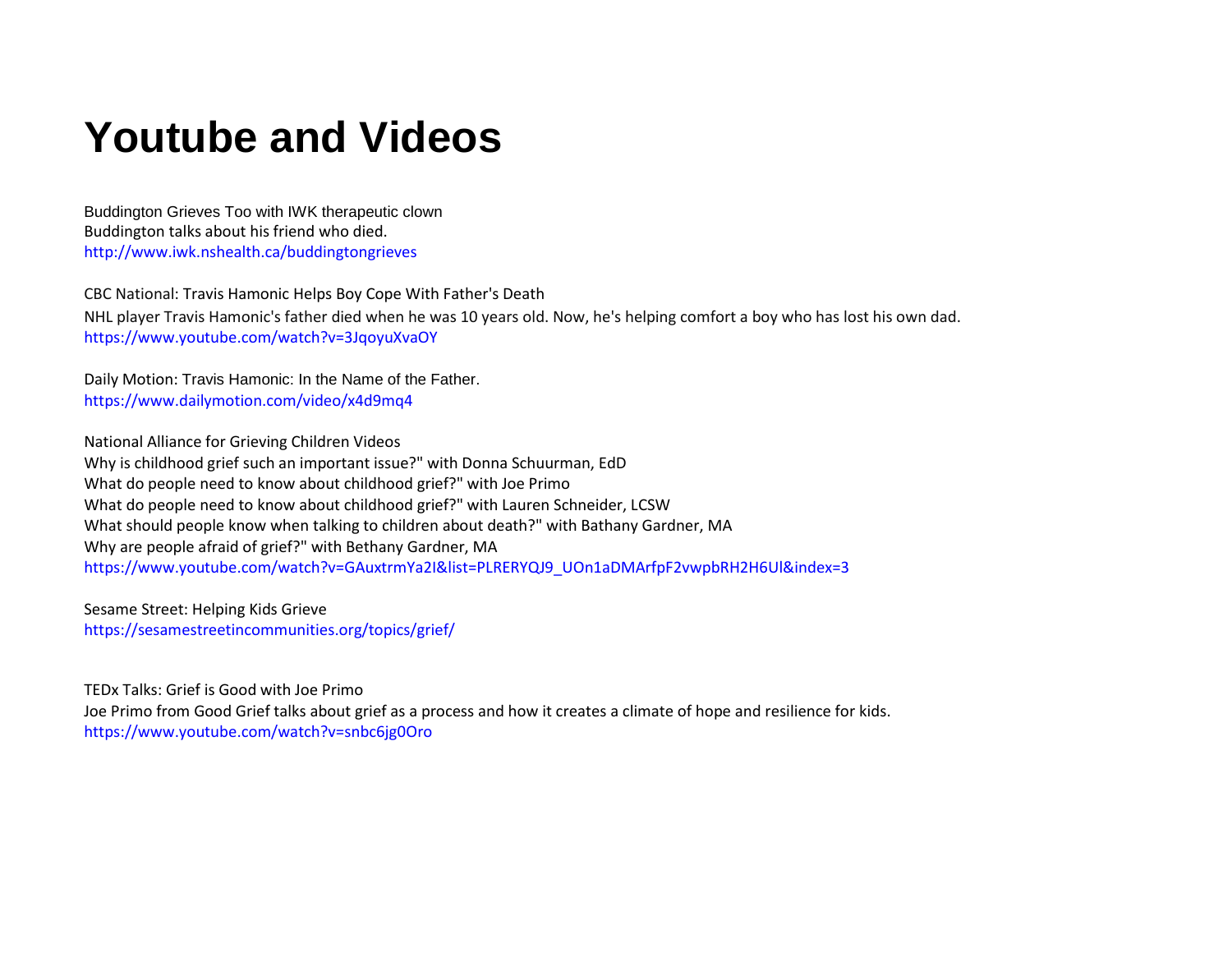TEDx Talks: It's Grief to Me with Anna-Maija Lee

The primary focus of Anna-Maija's research has been grief experiences of children and teens impacted by death, divorce, parental incarceration, parental deployment and foster care placement. She sees herself as someone with uncanny hope, a hope shaped through her own experiences as a teen, and seeks to empower children "to keep going, to keep moving forward when they feel they can't go on anymore." [https://www.youtube.com/watch?v=\\_lRTXdMRQW4](https://www.youtube.com/watch?v=_lRTXdMRQW4)

TEDx Talks: No Child Should Ever Grieve Alone with Carly Woythaler-Runestad

Carly Woythaler-Runestad gives a thought-provoking talk on how, as a society, we need to "Re:Think" how children's grief is addressed and how to create a supportive environment which emphasizes the holistic needs of bereaved families. <https://www.youtube.com/watch?v=YR9eokO8cFA>

## **Podcasts**

The Dougy Center Podcasts. Drawing from over 30 years of stories and wisdom from grieving children, teens, and adults, the Dear Dougy Podcast is opening up the conversation about dying, death, and bereavement. <https://www.dougy.org/grief-resources/grief-out-loud-podcast/>

Family Education Centre: Parenting When your Child or Youth Is Grieving [https://familyedcentre.org/english\\_23-parenting-when-your-child-or-youth-is-grieving/](https://familyedcentre.org/english_23-parenting-when-your-child-or-youth-is-grieving/)

Family Education Centre: Tips for Recognizing a Grieving Child or Youth [https://familyedcentre.org/english\\_24-tips-for-recognizing-a-grieving-child-or-youth/](https://familyedcentre.org/english_24-tips-for-recognizing-a-grieving-child-or-youth/)

Family Education Centre: The Importance of Self-Care When Helping Your Child or Youth Grief [https://familyedcentre.org/english\\_22-the-importance-of-self-care-when-helping-your-child-or-youth-grief/](https://familyedcentre.org/english_22-the-importance-of-self-care-when-helping-your-child-or-youth-grief/)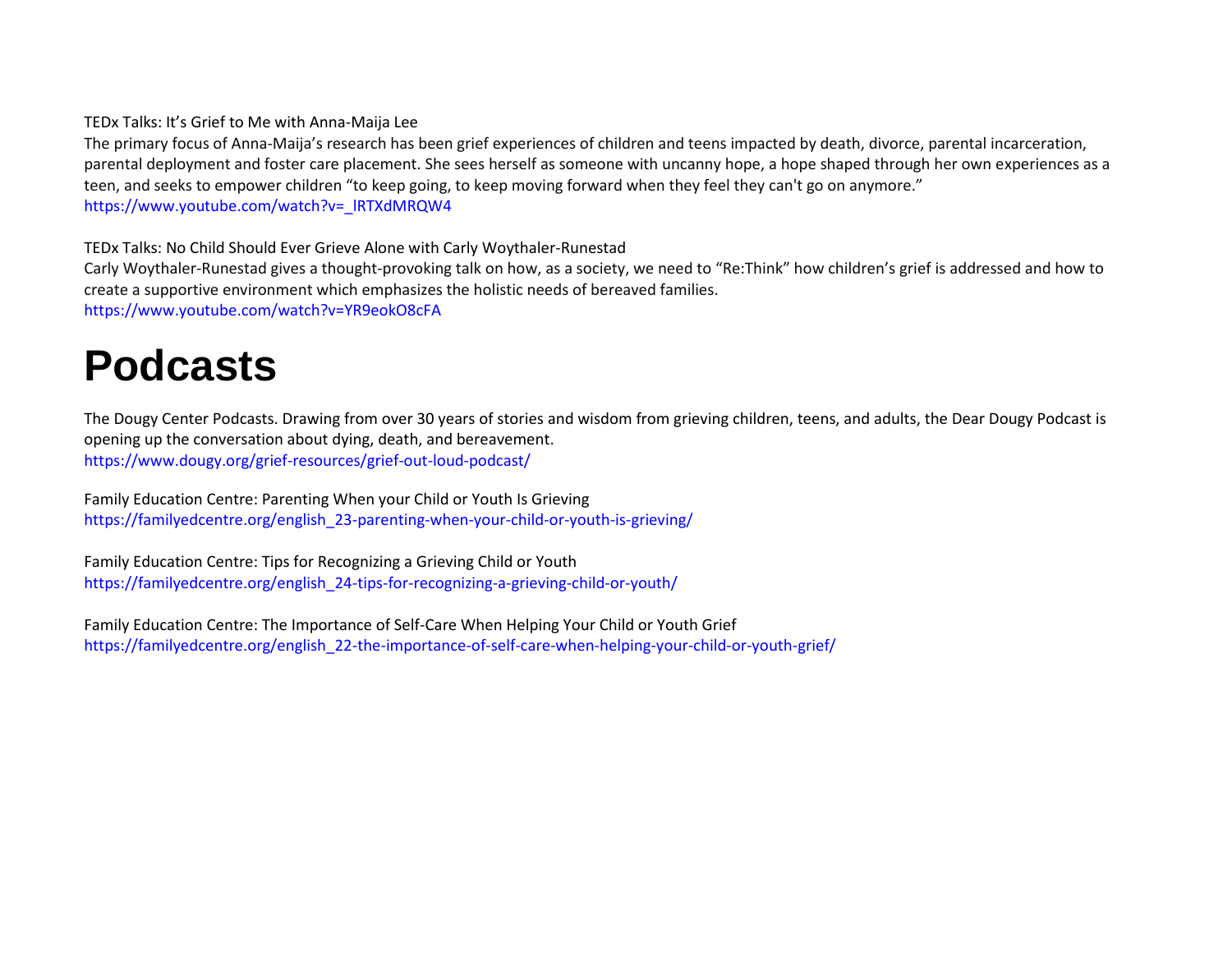| <b>Hospice and Palliative Care Resources</b>         | <b>Website / Contact Information</b>    | <b>Other Information</b>                                                                                                                                                                                          |
|------------------------------------------------------|-----------------------------------------|-------------------------------------------------------------------------------------------------------------------------------------------------------------------------------------------------------------------|
| Antigonish Town & County Palliative Care Society     | www.antigonishpalliativecaresociety.com | Located in Antigonish, Nova Scotia                                                                                                                                                                                |
| <b>Colchester East Hants Hospice Society</b>         | www.cehhospice.org                      | Located in Truro, Nova Scotia                                                                                                                                                                                     |
| <b>Hospice Fredericton</b>                           | www.hospicefredericton.ca               | Located in Fredericton, New Brunswick                                                                                                                                                                             |
| Hospice Southeast New Brunswick                      | https://hospicesenb.ca/                 | Located in Moncton, New Brunswick                                                                                                                                                                                 |
| Hospice Greater Saint John                           | www.hospicesj.ca                        | Located in Saint John, New Brunswick                                                                                                                                                                              |
| Hospice Palliative Care Association of PEI           | https://www.hospicepei.com/             | Prince Edward Island Resource                                                                                                                                                                                     |
| <b>Hospice Society of Greater Halifax</b>            | www.hospicehalifax.org                  | Located in Halifax, Nova Scotia                                                                                                                                                                                   |
| <b>Hospice Sussex</b>                                | www.hospicesussex.ca                    | Located in Sussex, New Brunswick                                                                                                                                                                                  |
| New Brunswick Hospice Palliative Care<br>Association | www.nbhpca-aspnb.ca                     | "The New Brunswick Hospice Palliative<br>Care Association provides leadership to<br>enhance quality end-of-life-care for<br>individuals and families living with life<br>threatening illnesses in New Brunswick," |